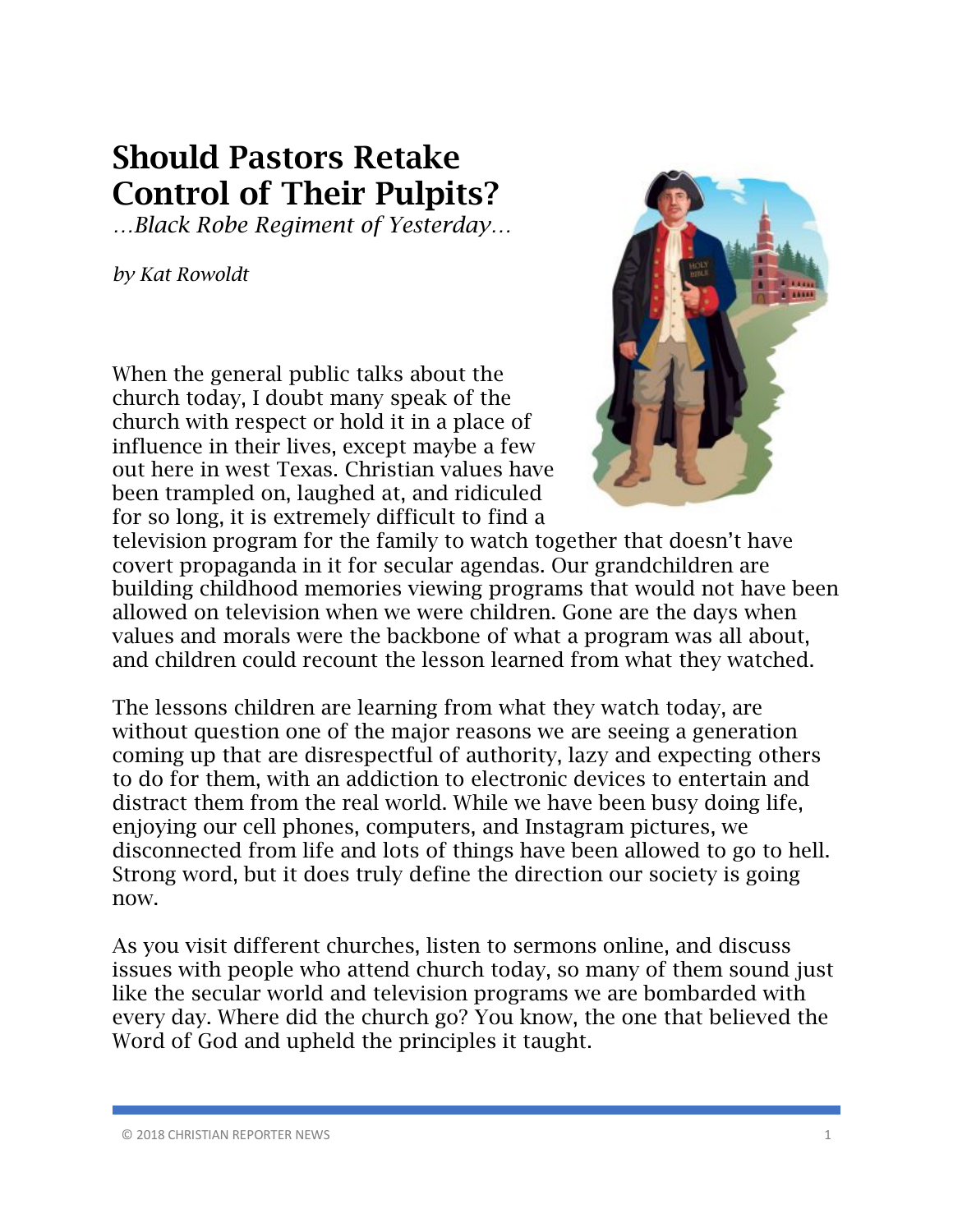Political correctness has made many topics/issues off limits at church today. What Pastor wants to confront their congregation about living together being a sin, when that is the cultural trend today? They surely don't want to offend anyone and take a chance of losing a potential tithing church member, so let's just talk about happy things.

A prominent TV preacher is an excellent example of just preaching a limited message that does not address the real issues of today. When confronted and asked direct questions on where he stands on various issues, he will not give a straight answer, but redirects it as being between the person and God. Pastors used to refer to the "Good Book" and quote chapter and verse when it came to issues. They stood up for the Word of God and the values it presents without fear of offending anyone.

My husband and I recently made a change in the church we are attending. We've been at the new church a few months now and have quietly been observing the many aspects they have going on. It's been wonderful. A few Sunday ago, in the middle of the sermon, the Pastor asked the congregation how many of them he had married in the last couple of years, and would they please stand up? People popped up all over the sanctuary. The Pastor went on to say the number of weddings he has been performing amongst the congregation has greatly increased since he preached on "living together is a sin and you can't keep doing that."

Wow! That was a first for me to witness. Another unique thing is the fact that there has yet been a Sunday morning service that someone, or lots of people, have not been baptized. I have witnessed more baptisms in three months than I have seen typically in maybe a year or two at other churches. There is something very different happening at this church.

People are being saved, baptized in water, and baptized with the Holy Spirit. Lives are being changed. Physical miracles are happening in bodies. God is moving in the lives of the people, and these people talk about Jesus, His Word, His blessings, His provisions, His healing power, and more. Jesus is actually welcomed there, and He shows up! One more observation: lots of people arrive early because everyone wants to sit upfront, not on the back rows. How different is that!

What is known as the Johnson Amendment in 1954, penned by Senator Lyndon Baines Johnson, at the time, potentially caused some of the major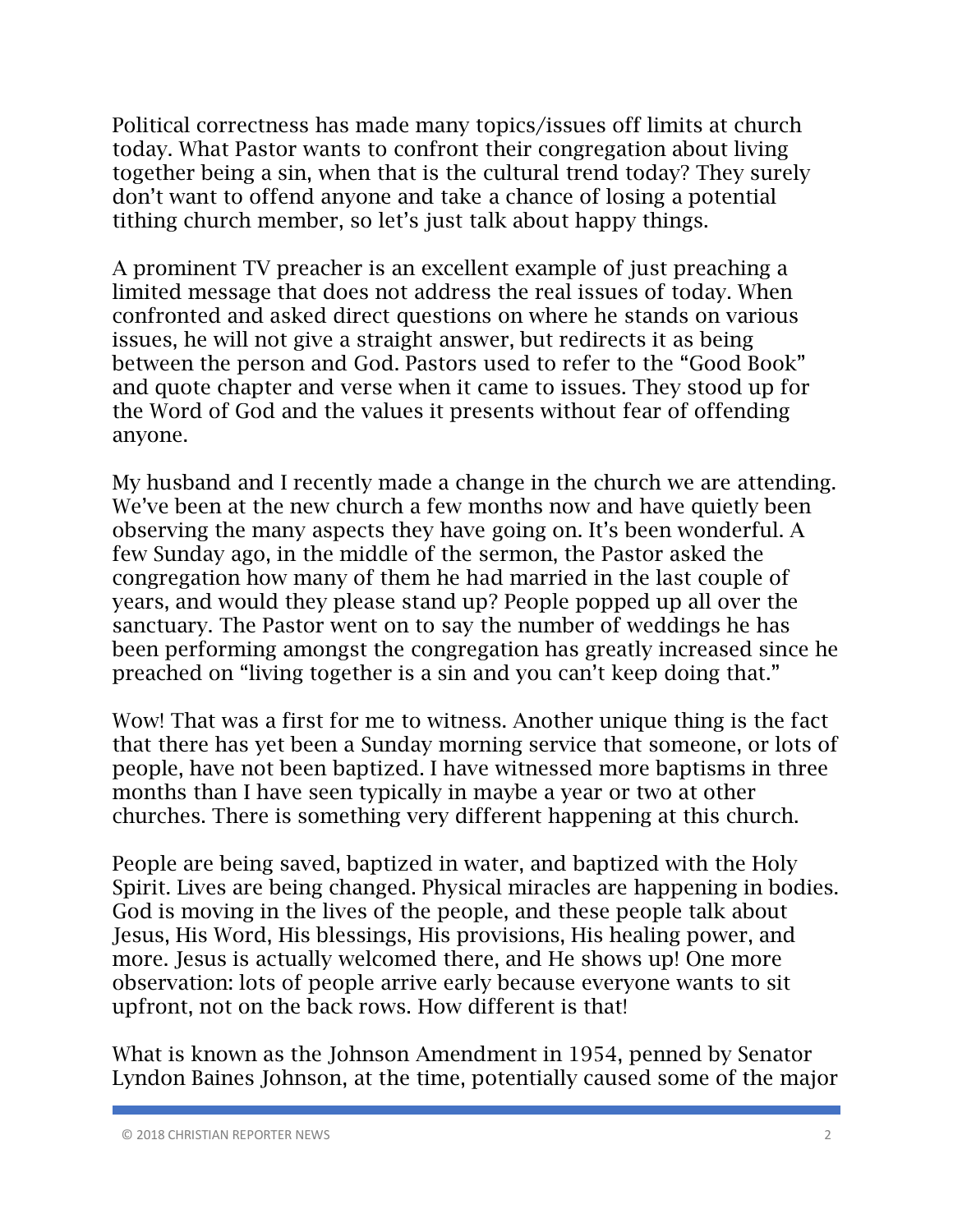shifting in America's churches as we know them today. That amendment prohibited any 501 (c) (3) non-profit organization from endorsing or opposing political candidates. While that seems like a very narrow issue, somehow that has grown into the large elephant in the sanctuary that keeps "pastors in check" from being political, discussing issues of the day, and even preaching the full Word of God.

Surprisingly, when President Trump took office, he was determined to repeal this amendment. There was push-back on it. Statistics show 73% of Americans did not want the amendment repealed. They do not want their Pastors endorsing candidates from the pulpit. But that's not the totality of what they didn't want. They really don't want Pastors to have the freedom to preach what God's Word has to say, to bring correction to their congregation, to take a stand for what is righteous, and potentially allow them to feel "guilty" of sinning. It's not just about endorsing candidates. It's about what the candidates stand for, what they are supportive of, and why or why not it's right or wrong.

As I just mentioned, many pastors stop short of preaching the full Word of God. That could really get tested in California if a particular bill happens to pass. Assembly Bill 2943, which is working through the legislature in California, is targeting sexual orientation. Entities such as the Family Research Council and others, are greatly concerned about this bill.

The wording on this bill could lead to the potential banning of Bibles and other Christian materials, sermons, teachings, etc., because of its position on sexuality. The bill would make certain books, types of therapy, and other similar things illegal if it tries to bring correction or change to a sexual behavior that someone might have that doesn't align with its philosophy or beliefs.

The United Kingdom just passed a new law that has an automatic six-year prison sentence attached to it. If anyone speaks against Islam, a Muslim, or someone "feels" like they did, they are immediately arrested. Just yesterday, May  $25<sup>th</sup>$ , Tommy Robinson who was awaiting the verdict of a trial of a "grooming gang" was arrested in the middle of broadcasting his report to his viewers outside the courthouse.

It is now being reported that he was sentenced to thirteen months in prison the following day, and all mentions of his arrests and live

<sup>© 2018</sup> CHRISTIAN REPORTER NEWS 3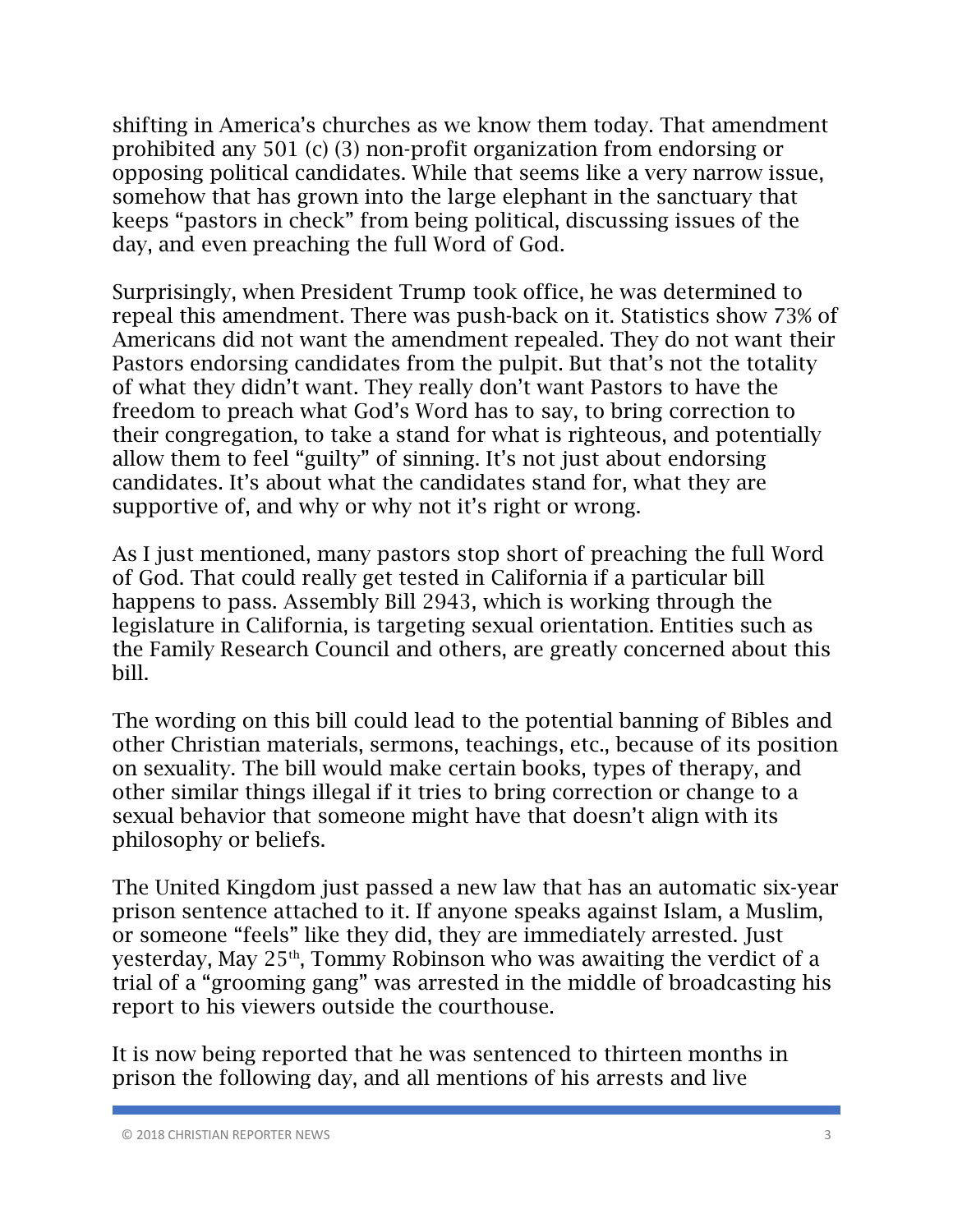broadcasting stream from that day are being removed, scrubbed from the Internet after the British government ordered the ban on all reporting of the incident. This is the United Kingdom which is taking such actions! Interestingly, there is not a similar law in-regards to Christianity, Judaism, or any other religion – just Islam.

Challenging days are ahead for us. A lot of things truly rest in the hands of the men/women behind the pulpits today. We need a return to the Black Robe Regiment of our Founding Fathers' days.

Black Robe Regiment: quoted from the introduction to their website www.nationalblackroberegiment.com.

*"The Black Robed Regiment was the name that the British placed on the courageous and patriotic American clergy during the Founding Era (a backhanded reference to the black robes they wore). Significantly, the British blamed the Black Robe Regiment for American Independence, and rightfully so, for modern historians have documented that.*

*"It is strange to today's generation to think that the rights listed in the Declaration of Independence were nothing more than a listing of sermon topics that had been preached from the pulpit in the two decades leading up to the American Revolution, but such was the case.*

*"But it was not just the British who saw the American pulpit as largely responsible for American independence and government, our own leaders agreed. For example, John Adams rejoiced that "the pulpits have thundered" and specifically identified several ministers as being among the "characters the most conspicuous, the most ardent, and influential" in the "awakening and a revival of American principles and feelings" that led to American Independence.* 

*"Across subsequent generations, the great and positive influence of the Revolutionary clergy was faithfully reported. The American clergy were faithful exponents of the fullness of God's Word, applying its principles to every aspect of life, thus shaping American's institutes and culture. They were also at the forefront of proclaiming liberty, resisting tyranny, and opposing any encroachments on God-given rights and freedoms. In 1898, Methodist bishop and church historian Charles Galloway rightly observed of these ministers, but the ministers during the Revolutionary period were not necessarily unique; they were simply continuing what ministers had*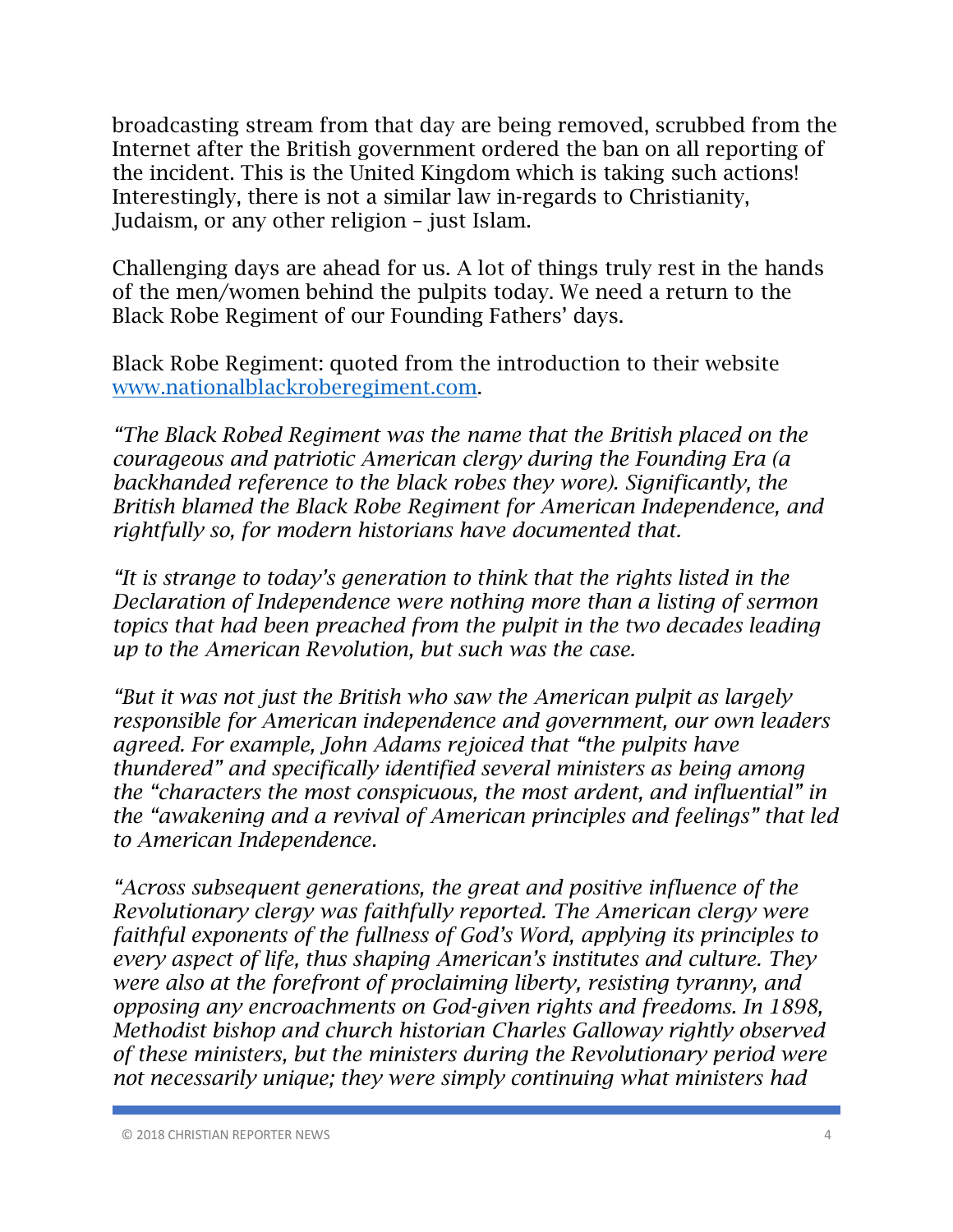*been doing to shape American government and culture in the century and a half preceding the Revolution."*

Where is that spirit that led those men/women of God back-in-the-day? We need those clergymen and lay people today to rise up and once again to begin addressing the issues of the day from the pulpit without the fear of losing their 501 (c) (3) status. The Bible doesn't say to give to your church because you will get a tax deduction, it's says to "bring the whole tithe into the storehouse, that there may be food in my house." (Mal 3:10a) It's a commandment of God.

We need the clergy to call out sin as sin. Christians need to arise and begin to separate themselves from the world, from the culture of today, and attempt to live a life in alignment with the Word. Yes, we are all sinners and will fall short of perfection, but that is why we have Jesus.

The National Day of Prayer just occurred. Here in San Angelo, the Prayer Movement and the National Day of Prayer joined forces. We had a powerful gathering of saints from a large mix of congregations. We gathered at the Cactus Hotel and began our event in the lobby with Praise and Worship, followed by specific prayer covering a multitude of needs. There was something different in this atmosphere. Something was shifting. Truly the body of Christ had gathered together to lift the Name of Jesus, to celebrate His goodness, His provision, His protection, His love, and the unity of His body.

On June  $7<sup>th</sup>$ , once again the Body of Christ is being called to gather together to pray for our community, our state, and our nation. The Prayer Movement meets monthly on the first Thursday of each month at various parks around the City to pray. Next month's gathering will conclude our 2<sup>nd</sup> year of praying monthly. It was birthed out of the tragedy that occurred on July  $7<sup>th</sup>$ , 2016 in Dallas when Dallas Police Officers were ambushed and slaughtered.

June  $7<sup>th</sup>$  we will meet at the Martin Luther King Park, 2121 MLK, at 6:30 p.m. for a time of Praise before we move into Prayer. Everyone is invited to join us, be a part of prayer for our city or someone else, or bring your prayer needs for us to pray for you. God is moving. He is shifting things in our community for our good. Come be a part of what God is doing.